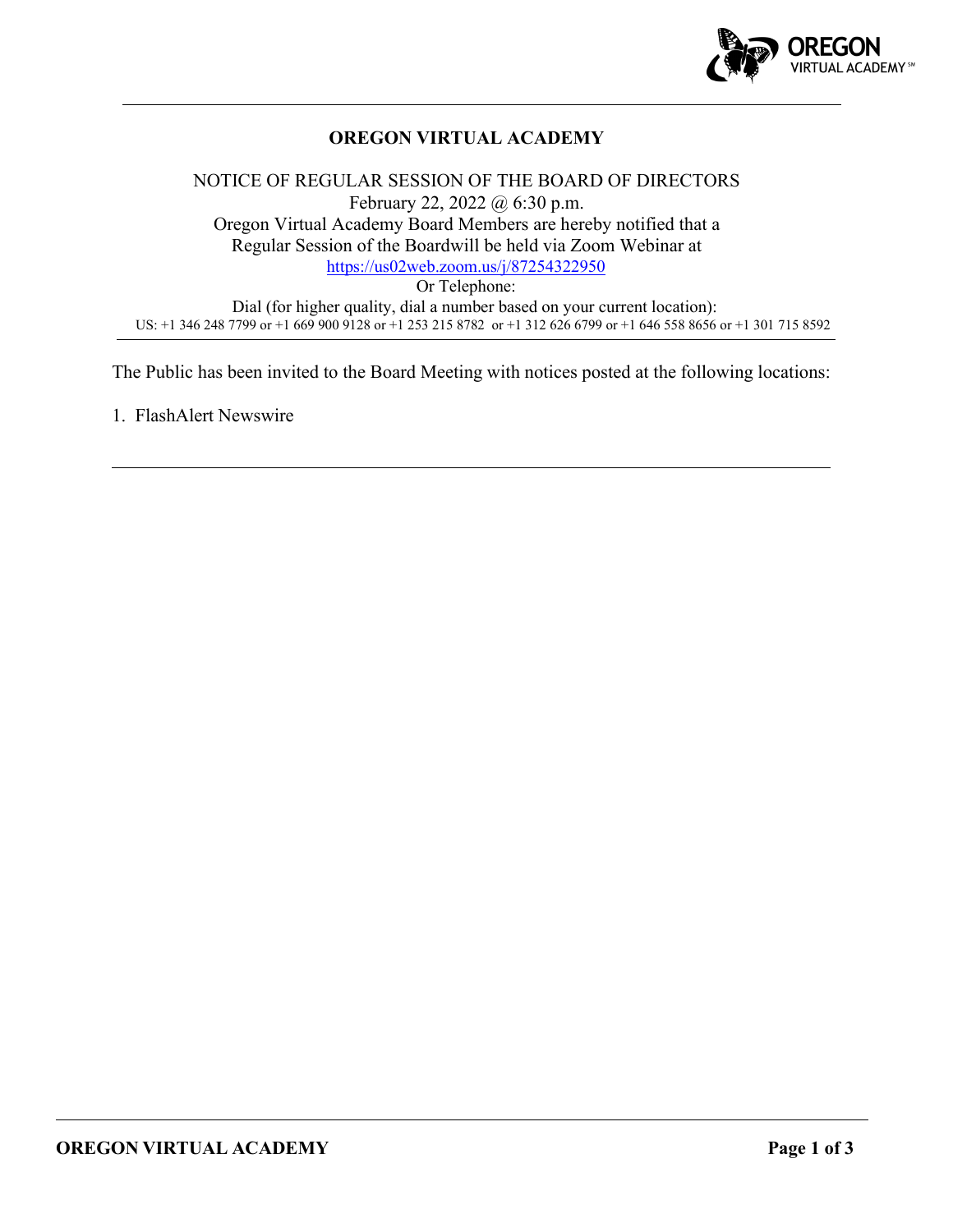

# **AGENDA REGULAR SESSION AGENDA BOARD OF DIRECTORS OREGON VIRTUAL ACADEMY**

## **Tuesday February 22, 2022 AT 6:30 p.m.**

<https://us02web.zoom.us/j/87254322950>

### **Public Comments at Board Meetings**

ORVA Board Meetings are meetings for board members that occur in public, they are not meetings of the public. Being a virtual school, meetings are held monthly online in the Zoom webinar platform. Participants have the ability to use the Q&A feature to send questions and/or comments directly to the members of the board during meetings. The webinar format permits board members to conduct their business while allowing for public interaction during portions of the meeting where it makes sense to the discussion. The public comment portion of the meeting provides an opportunity for constituents to directly address the Oregon Virtual Academy Board of Directors.

#### **We encourage public comments at all regular meeting sessions (not work sessions or executive sessions) and ask that you respectfully follow the meeting guidelines below:**

- Public Comment occurs from approximately 6:45 to 7:00 p.m. at the beginning of monthly Board Regular Session meetings, which occur on the fourth Tuesday of each month.
- Each person who signs up to speak should arrive no later than 6:30 PM.
- During the 15-minute Public Comment period, each registered speaker will have up to 3 minutes in which to address the Board.
- If you have hand-outs or materials for the Board, please present them to the Board's Executive Assistant who will distribute them to the Board members after the meeting.
- The Board Chair has full discretion over the Public Comment period, including the ability to manage speaking time to allow for additional comments.
- No inappropriate comments or behavior will be tolerated. Inappropriate behavior is defined as attempting to engage individual board members in conversation, insults, obscenities or profanity, attacks against any person in their personal capacity, and/or physical violence or threat thereof.
- Try to resolve any issues with teachers, school principals, direct supervisors, Executive Director, or other school personnel before bringing the issue to the board.
- Recognize that the board does not discuss personnel matters at board meetings. Do your homework and understand the basic facts of the issue before addressing the board. Prepare an outline and be organized.

### **Process to request a speaking slot:**

- Members of the community who wish to speak to the board during the public comment period should sign up at<https://forms.gle/w6NK7v7RzJturs1c7> by 8am on the Monday prior to the meeting. A link to an electronic sign-up sheet will be available on the published meeting agenda. A list of speakers will be posted.
- When the board is ready, the chair will refer to the sign-up sheet and call out the names of participants that have confirmed a speaking slot.
- If more than 5 speakers sign up, those who have previously spoken within the past two board meetings will be moved to the bottom of the list, and the remaining will be randomized for the top 5.

#### **Guidelines for addressing the board:**

- When your name is called, unmute your microphone and turn on your camera (optional). Speak into the microphone, giving your full name and title (only if employed at ORVA).
- Remember that comments are limited to three minutes.
- Be respectful of the board when speaking.
- Be ready to respond to questions from the board if asked.
- Address your testimony to the board members, not the audience.
- The board's goal for the public comment period is to hear your concerns, comments and opinions.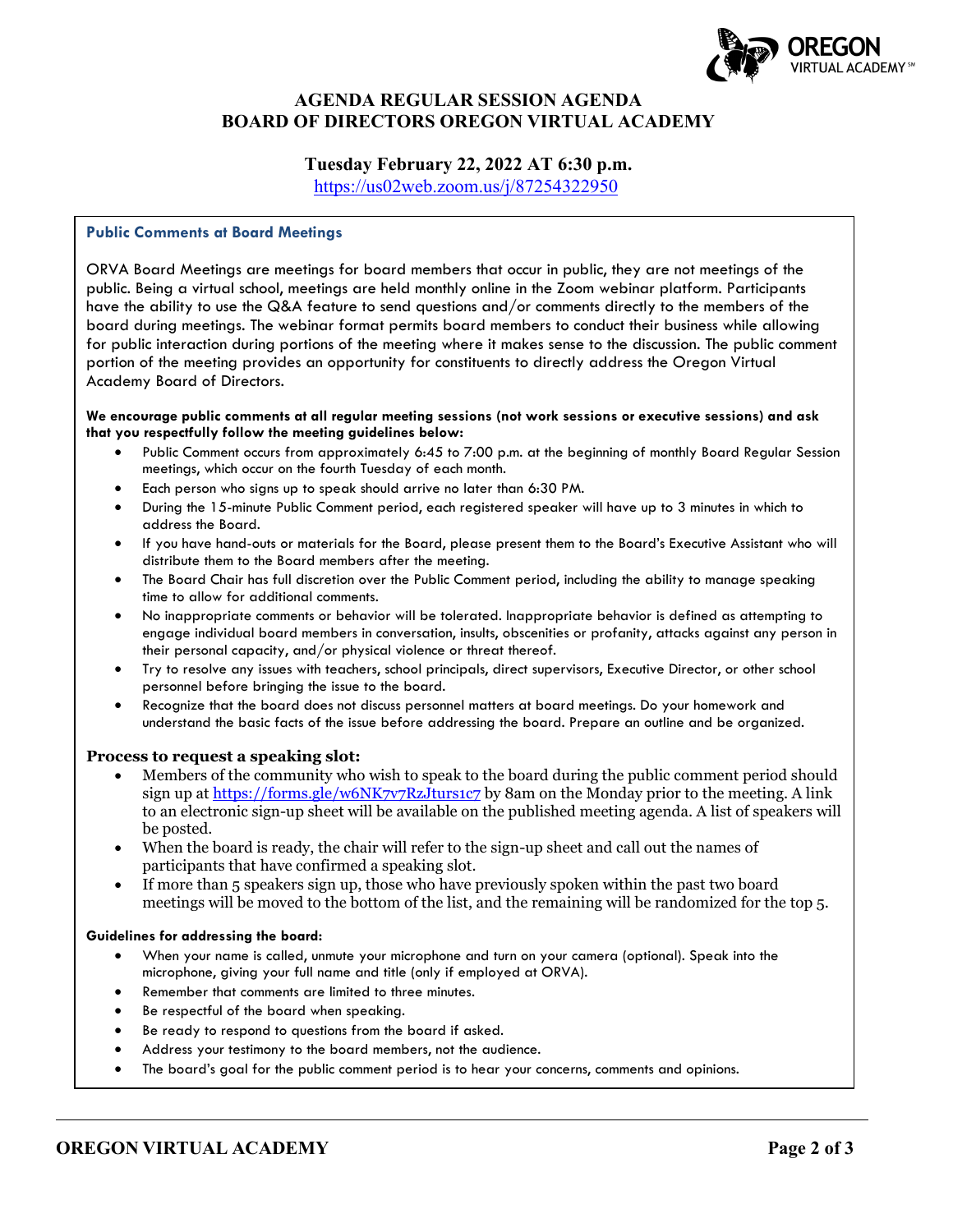

# **I. PRELIMINARY**

1. Call to Order

### 2. Roll Call

| <b>Member</b>           | <b>Title</b> | <b>Term</b>          | Present Absent In | Out |
|-------------------------|--------------|----------------------|-------------------|-----|
| Barry Jahn              | Chair        | 2019-2022            |                   |     |
| Myk Herndon             | Treasurer    | 2018-2021            |                   |     |
| Paul Tannahill          | Secretary    | 2018-2021            |                   |     |
| <b>Franklin Roberts</b> | Member       | 2020-2023            |                   |     |
| <b>Megan Trow</b>       | Member       | 2020-2023            |                   |     |
| MJ Sandall              |              | Vice Chair 2020-2023 |                   |     |
| <b>Steven Isaacs</b>    | Member       | 2021-2024            |                   |     |

3. Approval of Agenda

# **II. COMMUNICATIONS**

1. Public Comments: No individual comment shall be for more than three (3) minutes andthe total time for this purpose shall not exceed fifteen (15) minutes.

# **III. BOARD/STAFF DISCUSSION**

- 1. SpitzerTech Update (David Spitzer)
- 2. Finance and Budget Report (Hallie, Myk)
- 3. Review proposal from Spencer McLennan for marketing (Barry/Jamie)
- 4. Discuss Board Policies
	- 1. [Edited Policy #4](https://drive.google.com/drive/folders/1yuo7TJ8Cqu8QeWbzJ3OO4k5o-7rA07El?usp=sharing) (Adopting GBN/JBA & GCDA/GDDA Policies only)
	- 2. [Edited Policy #5](https://drive.google.com/drive/folders/1RL9qPJ_QLSzF2pvFT5dWP5H3iq6auU82?usp=sharing) (1st reading, Please check policies in linked folder)
- 5. [Board Calendar](https://docs.google.com/document/d/1tVrSGJ6v5gCtv5NNlIoGCFS6zIGPmcuhm6aP9laESig/edit?usp=sharing) Committee report (Megan, Steven, Paul) a. [ED Evaluation Process](https://docs.google.com/document/d/1ikp_Pxa50FnVOA75dm8aKlSnsJ4t43ZG23FDPEgn2lY/edit?usp=sharing) (quick report & see March, 2022)
- 6. AFT/OEU update (request/response submitted)

### 5-Minute Break

# **IV. ORVA TEAM TOPICS**

1. Mid-year academic report (Admin)

# **V. CONSENT AGENDA ITEMS**

- 1. Previous Meeting Minutes
- 2. Pending Invoices
- 3. Approve 2021 Tax Return (990)

# **VI. ACTION ITEMS**

- 1. Board Policy Updates --- [Edited Policy #4](https://drive.google.com/drive/u/1/folders/1yuo7TJ8Cqu8QeWbzJ3OO4k5o-7rA07El) (Adopting GBN/JBA & GCDA/GDDA Policies only)
- 2. Approve continuation of marketing support by Spencer McLennan